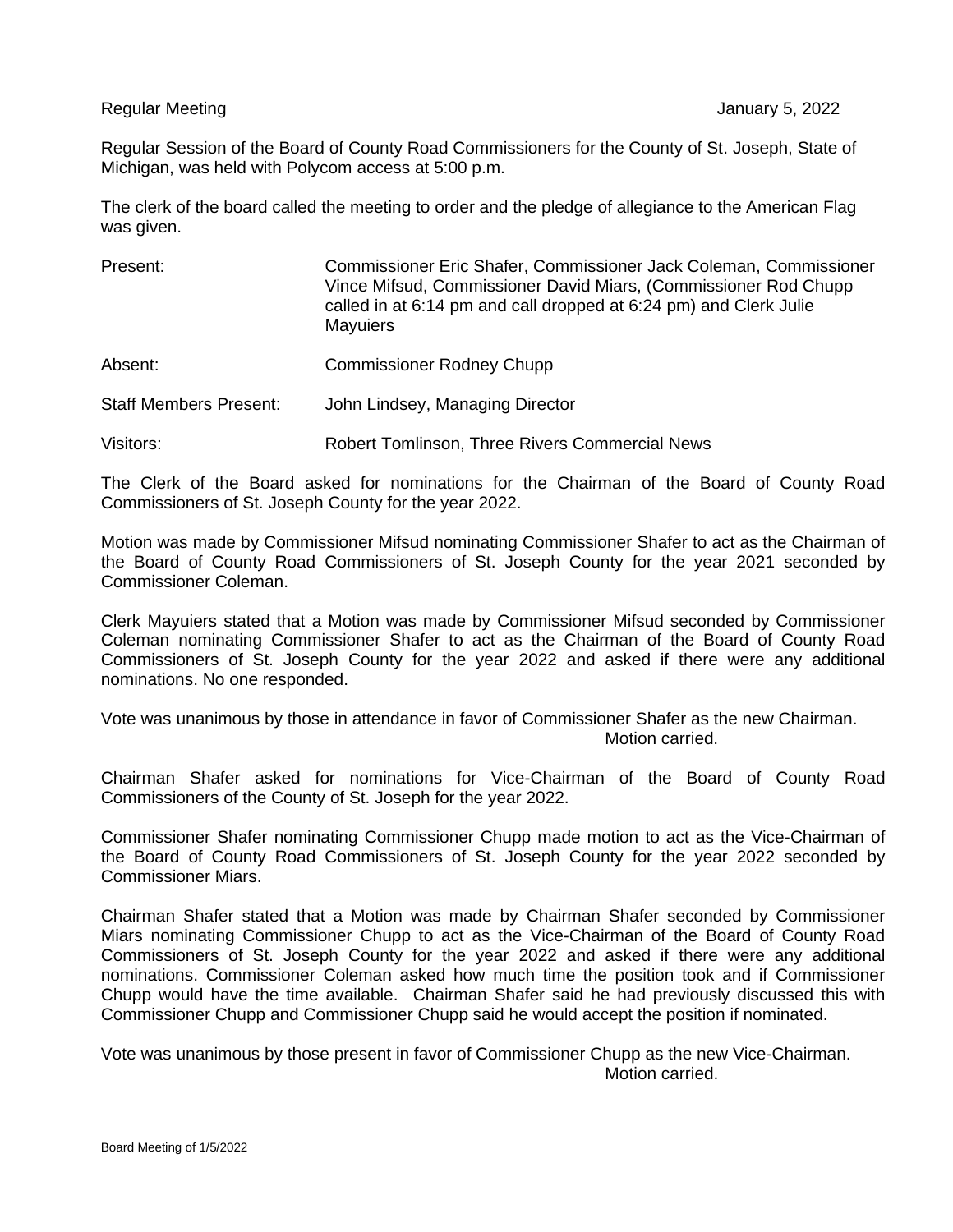Chairman Shafer publicly thanked former Commissioner Dave Allen for his 10 years of service as a Commissioner on this Board. Over the 10 years he has seen this road commission change dramatically with both failures and successes. He also thanked the Board for their confidence in him and electing him Chairman of the Board for 2022 and looks forward to working with everyone. Congratulations to Vice Chairman Chupp as well.

## **2022 Committees:**

Executive & Finance Committee: Chairman Shafer & Vice Chairman Chupp Policies Committee: Commissioners Coleman & Miars with Chairman Shafer will oversee Parks Committee: Vice Chairman Chupp & Commissioner Mifsud as alternate

Motion by Commissioner Mifsud seconded by Commissioner Coleman to approve the agenda to and consent agenda and minutes of December 15 Work Session & Budget Hearing.

Motion carried.

## **CERTIFIED RESOLUTION**

Motion by Commissioner Mifsud seconded by Commissioner Miars that Garrett Myland, PE at the St. Joseph County Road Commission, is to sign the contract regarding the MDOT Contract Number: 21- 5343 (Category Local Bridge Non-Fed, Control Section MCS 78000, Job Number 209847CPON, Structure #10296).

The rehabilitation of the structure #10296, which carries Wattles Road over the Bear Creek, Section 12, T06S, R09W, Colon Township, St. Joseph County, Michigan; including hot mix asphalt resurfacing, cleaning, and coating of the structural steel, deck drain replacement and waterproofing membrane, silane treatment and removal of the timber railing; and all together with necessary related work.

A roll call vote was taken Ayes: Miars, Mifsud, Coleman, Shafer Nays: None Abstained: None Absent: Chupp Motion carried.

I, Julie A. Mayuiers, Clerk of the Board of County Road Commission of the County of St. Joseph, State of Michigan, hereby certify that the above is a true and correct copy as recorded in the minutes of the meeting of January 5, 2022.

Julie A. Mayuiers

Julie A. Mayuiers Clerk of the Board

## **RESOLUTION**

Motion by Commissioner Mifsud seconded by Commissioner Miars that the following resolution be adopted:

WHEREAS the Board of County Road Commissioners of the County of St. Joseph wishes to relinquish jurisdiction of the following streets;

Board Meeting of 1/5/2022 Ilene Street from US-12 to the north Line of the Plat of Arden Park, a distance of 945 feet. Arden Park Avenue from US-12 to the north Line of the Plat of Arden Park, a distance of 899 feet. Arthur Street from US-12 to the north Line of the Plat of Arden Park, a distance of 851 feet.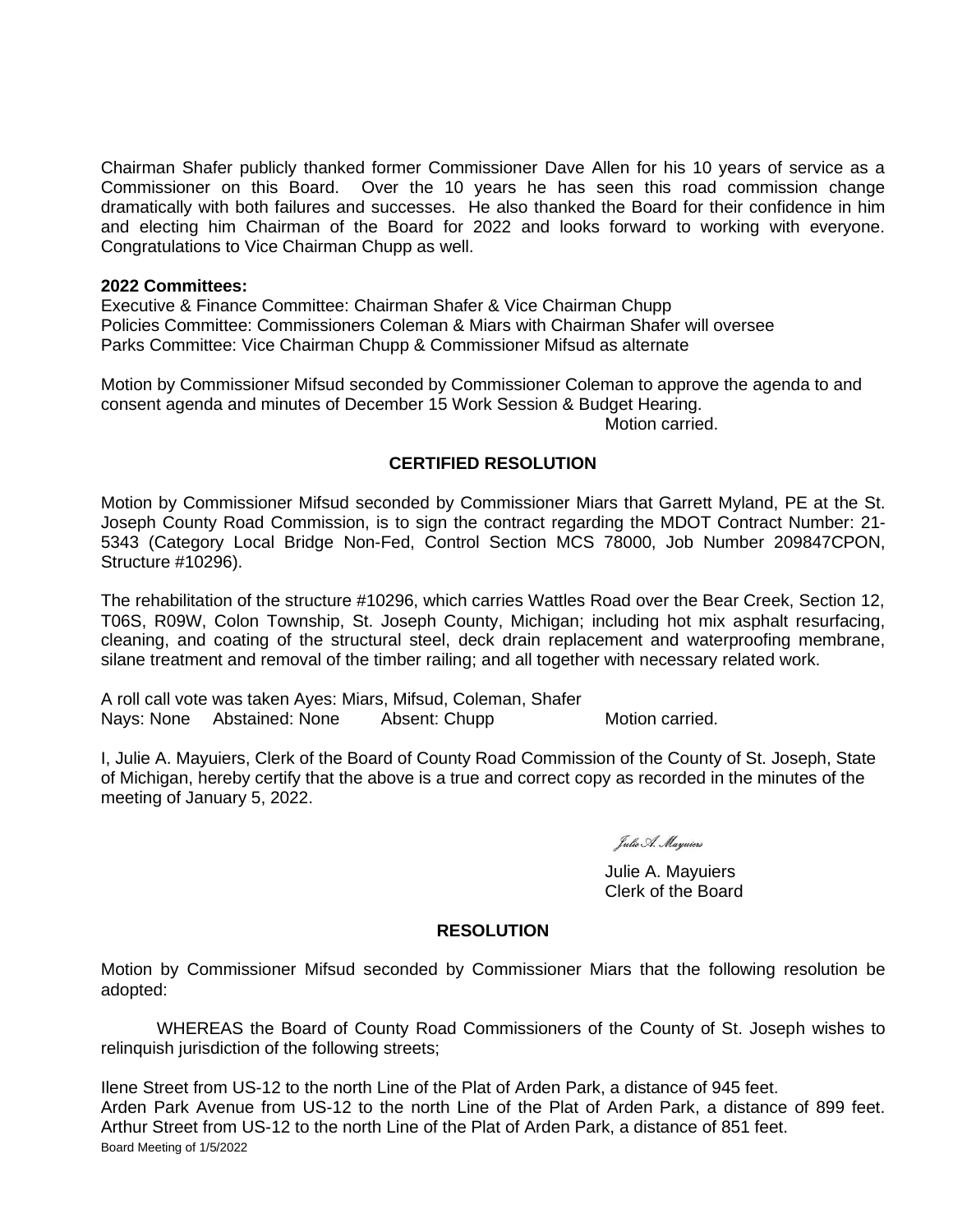East West Street from North Lakeview Avenue to Arthur Street, a distance of 963 feet.

WHEREAS it is understood that the Attorney General has ruled, a certain portion of the road, to be relinquished to an incorporated city or village, must be surrounded by city or village property, and

WHEREAS, the City of Sturgis does have enough abutting property to comply with the standards, as set forth by the Attorney general, and,

WHEREAS the City of Sturgis accepts the transfer of said streets to its jurisdiction,

THEREFORE, BE IT RESOLVED, a copy of this resolution be sent to the Data Inventory & Integration Division of the Michigan Department of Transportation, requesting that this jurisdictional transfer be allowed.

Motion carried. Resolution Adopted.

I, Julie A. Mayuiers, Clerk of the Board of County Road Commissioners of St. Joseph County, State of Michigan, hereby certify that the above is a true and correct copy as recorded in the minutes of the meeting of January 5, 2022.

Julie A. Mayuiers

Julie A. Mayuiers Clerk of the Board

## **RESOLUTION**

Motion by Commissioner Coleman seconded by Commissioner Miars that the following resolution be adopted:

WHEREAS the Board of County Road Commissioners of the County of St. Joseph wishes to relinquish jurisdiction of the following street;

Tracy Drive, located in Sherman Township, from Devonshire Drive northerly to the dead end, a distance of 0.20 Miles.

WHEREAS it is understood that the Attorney General has ruled, a certain portion of the road, to be relinquished to an incorporated city or village, must be surrounded by city or village property, and

WHEREAS, the City of Sturgis does have enough abutting property to comply with the standards, as set forth by the Attorney general, and,

WHEREAS the City of Sturgis accepts the transfer of said streets to its jurisdiction,

THEREFORE, BE IT RESOLVED, a copy of this resolution be sent to the Data Inventory & Integration Division of the Michigan Department of Transportation, requesting that this jurisdictional transfer be allowed.

Motion carried. The Secolution Adopted.